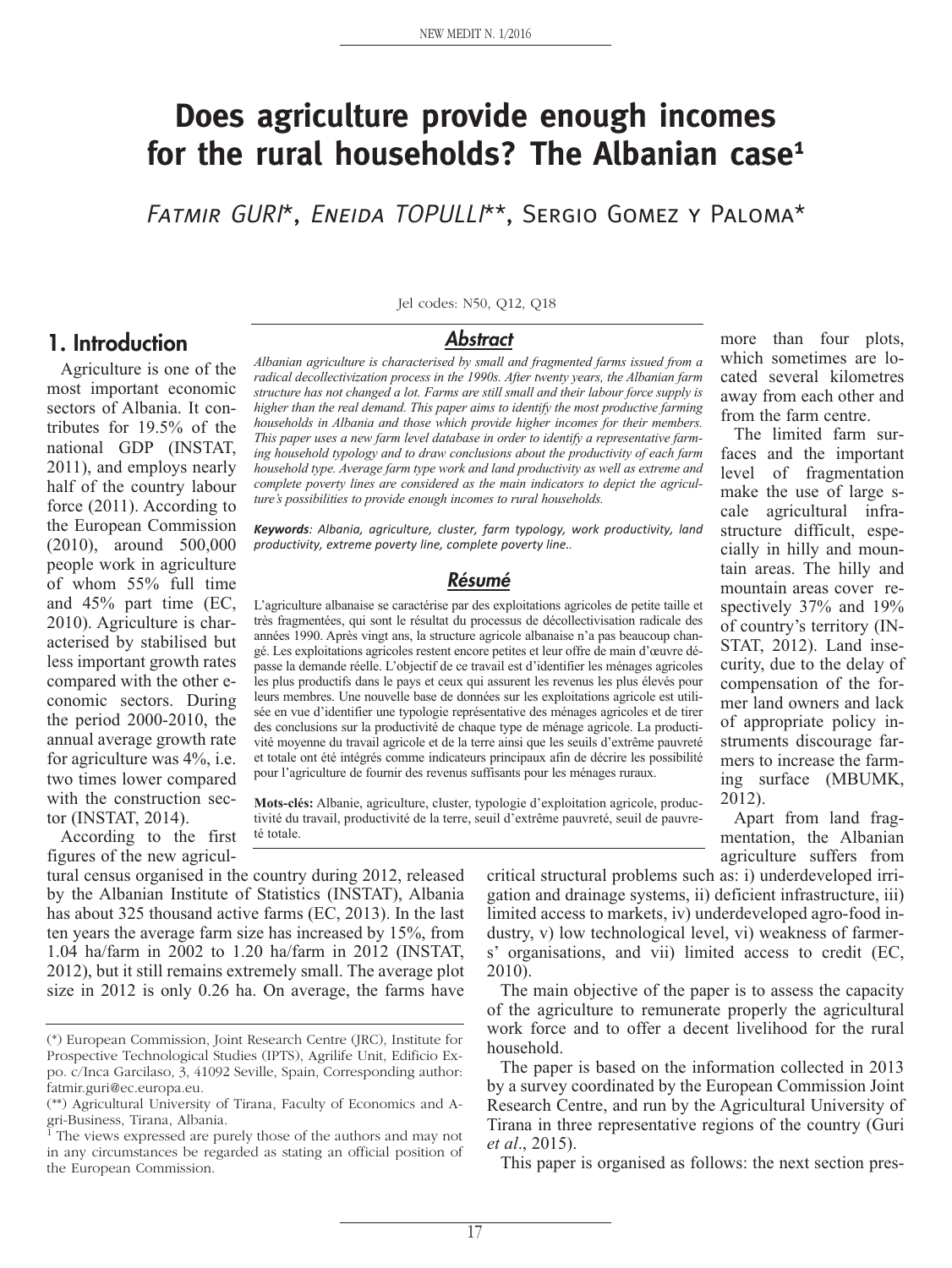ents materials and methods i.e. the farm typology characteristics and their application to the Albanian farming sector; the methodological section includes the related information on sample design, clustering methodology and the farm type viability analysis; the results section analyses the characteristics of the farm types and the farm- type viability. The last section reports the conclusions.

# **2. Materials and methods 2.1 Farm Typology in Albania**

After the de-collectivisation process of 1992, farmer strategies were based mostly on accomplishing family needs for food and sales of surpluses. Most common products were cereals and vegetables. This generalized situation left small room for farmer differentiated strategies and on the other side for adapted public policy instruments.

These general trends need to be analysed in a more detailed way by constructing a farm typology that groups farms with similar characteristics within the group and important differences among groups (Köbrich *et al*., 2003; Iraizoz *et al*., 2007). The creation of a farm system typology allows the specification of research question, policy instrument elaboration and improvement of extension intervention in rural areas (Jouve, 1986; Landais, 1998).

The role of the typology can be summarized in being 'an efficient method to summarize diversity of farming systems, intrinsic to every rural area' (Righi *et al*., 2011).

A farm typology in Albania helps for the correct and efficient orientation of policy instruments in agriculture. Independently of their research objectives, scholars (Canali *et al*., 1998; Biba 2001; Guri, 2002; Çakalli, 2012) agree that typology is one of the fewest instruments that allows the identification of the differences that exist between farms in Albanian rural areas.

Table 1 presents a list of typologies built so far in Albania. They are all expert based and applied for a limited number of farms and districts, with the main objective, to identify the evolution of and streamline farming systems.

Three main indicators are recurrently used in Albanian farming systems clustering: 1) *Agricultural vs. non-agricultural income*, 2) *land use strategies*, 3) *effect of policy instruments on agricultural income*.

During the last twenty years, methods used to elaborate a farm typology in Albania have largely been based on expert knowledge, with a limited coverage and very few information regarding sample representativeness in district, region or country level.

The objective methods (quantitative typification) of classification can provide an exhaustive array of types, allowing condensing large data sets, and thus helping a researcher identify those types that are needed for analysis (Köbrich *et al*., 2003).

To build up the farming system typology, this paper uses a bunch of eleven variables extracted from the following five main categories of variables, dealing with the socio-economic characteristics of farms:

1) The physical characteristics of the farm: a) total surface of the farm; b) share of rented land; c) share of irrigated land. This group of variables helps cluster farms according to the physical characteristics (total surface), the agriculture infrastructure (irrigation) and the intensity of farming system the household wants to apply in the farm (share of rented land). Current structure of Albanian agriculture (small and fragmented farms) is an indication that renting land is an expansion strategy for intensification of farming systems.

2) The crop pattern: a) the share of livestock production

| Table $1 - A$ non – exhaustive table of typologies applied in Albania. |                                        |                                                  |                                                              |                                                                                      |              |  |
|------------------------------------------------------------------------|----------------------------------------|--------------------------------------------------|--------------------------------------------------------------|--------------------------------------------------------------------------------------|--------------|--|
| Author                                                                 | Objective                              | <b>Number</b><br><sub>of</sub><br>questionnaires | Region                                                       | Main indicators                                                                      | Methodology  |  |
| (Biba, 2001)                                                           | Farm strategies                        | 70                                               | Lezha, Korça                                                 | Agricultural<br>incomes, share of<br>self-consumption                                | Expert based |  |
| (Canali et al., 1998)                                                  | Farm strategies                        | n.a.                                             | Lushnjë                                                      | Irrigated surface                                                                    | Expert based |  |
| (Civici et al., 1997)                                                  | <b>Farm effectiveness</b>              | n.a.                                             | Central and North-<br>West Albania                           | Net agricultural<br>income/worker                                                    | Expert based |  |
| (Civici, 2003)                                                         | Land use strategies                    | 315                                              | 7 districts of Albania<br>(mainly South and<br>central area) | Availability to<br>participate in land<br>market                                     | Expert based |  |
| (Çakalli, 2012)                                                        | Effectiveness of<br>policy instruments | 70                                               | Vlora                                                        | Agricultural<br>mix<br>(fruit trees)                                                 | Expert based |  |
| (Guri, 2002)                                                           | Farm strategies                        | 150                                              | Durrës-Kavaja                                                | Agricultural<br>incomes, non-<br>agricultural<br>incomes, distance<br>from the coast | Expert based |  |
| (Ronza, 2011)                                                          | Level of subsistence                   | n.a.                                             | Albania                                                      | Share sales                                                                          | Instat 2000  |  |

value over the total production value; b) the share of crop value production over the total agricultural production. This second variable is constructed by three main categories of crop productions: i) arable crops, ii) vegetables and potatoes, and iii) fruit trees. The crop pattern is one of the main structural characteristics of farming systems that shape the strategies of the farming systems.

3) Capital structure: a) Share of agricultural capital on agricultural production in value, and b) share of the total expens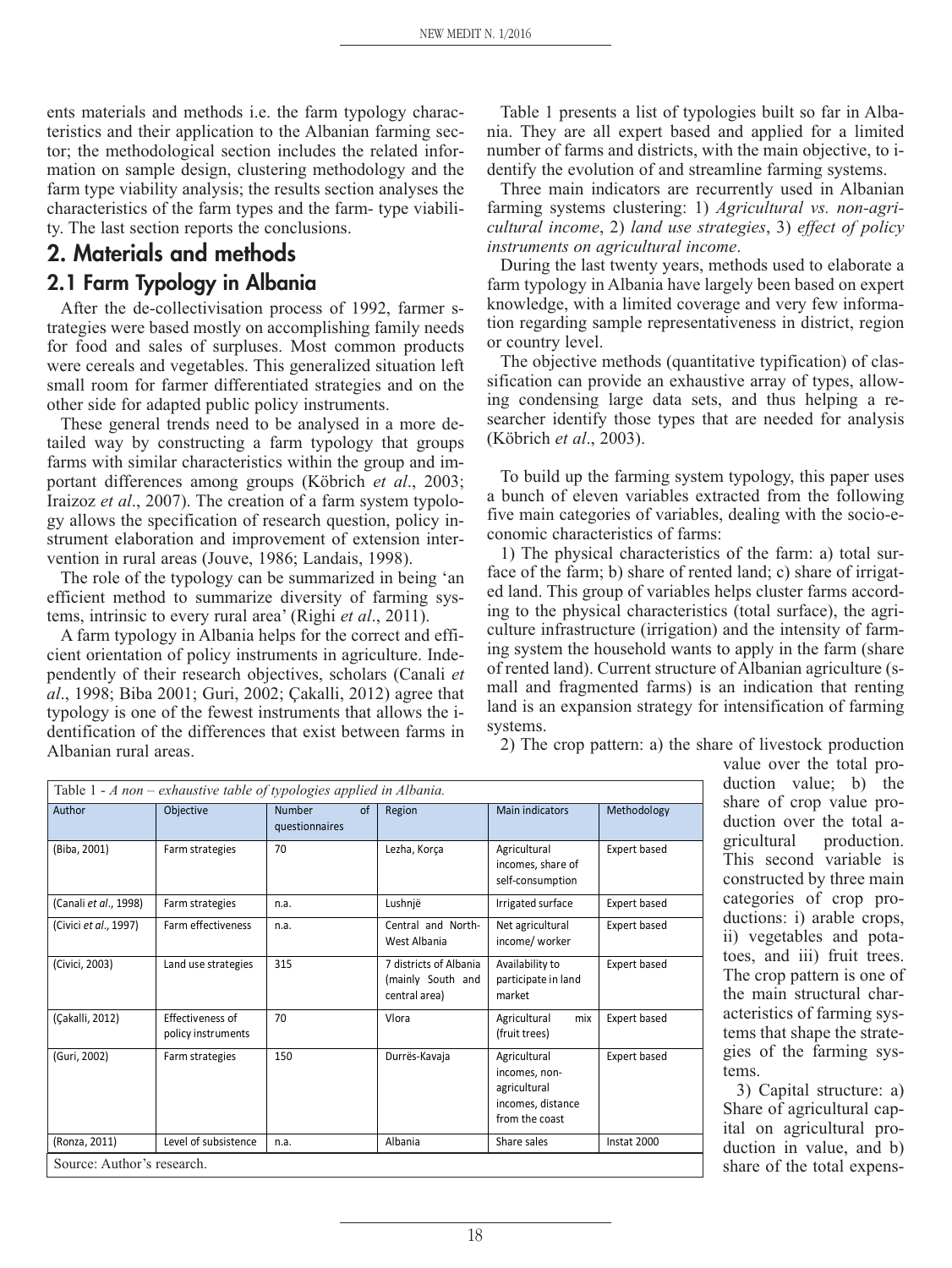es on agricultural production in value. These two variables try to differentiate farming systems according to the capital intensification.

4) The fourth group of variables tries to differentiate the farming systems according to the propensity they have to participate in agricultural markets. Scholars differentiate three main types of agricultural farms in Albania (Biba, 2001; Guri, 2002): a) self-sufficient farms producing mainly to fulfil the family need in food and selling only some surpluses to local markets; b) mixed farms producing both to fulfil the family food needs but selling as well an important part of their production mainly to local markets but abroad as well. This strategy is followed by farms located in areas that are well known for a specific agricultural production, farms that are located near the market infrastructures or that have invested in improving the production capacities; c) the last group of farms (the smallest one) is of those which produce exclusively for market purposes. Farms of this group are generally those that have extended surfaces in greenhouses, fruit trees or large livestock herds.

5) The last group of variables tries to group farming systems by analysing the share of non-agricultural income in the total income. The income structure is among the most used variables in the expert based typologies in Albania (Biba, 2001; Guri, 2002) due to the characteristics of farming system in Albania, i.e. non-farm incomes are one of the main sources of revenues in rural areas. These may come from non- agricultural employment or the social transfers coming from family members in migration (Kilic *et al*., 2009), governmental social transfers known as poverty allocations or retirement pensions. Studies have concluded that the non-farm employment in Albania is more a substitute that a complement of agricultural employment and that the non-farm income is generally channelled to non-agricultural activities within the household. Exception is made for livestock activity if the latter has a market destination (Kilic *et al*., 2009). According to the studies mentioned above, the higher share of non-agricultural income will result in farms with less agricultural sales, and with a diversified employment but out of agriculture.

The above mentioned indicators are used to construct a representative farming system typology for three representative regions of the country.

### **2.2. Methodological approach**

Often, a list of units within the scope of the survey is not available. Often, updating lists of households or agricultural holdings from a population or agricultural census for sampling frame purposes is too difficult or expensive. In the above cases a sampling technique known as multi-stage

sampling is used (UN, 2008; FAO, 2010). Since the circumstances of the present study fall into the above cases, following FAO (2010), the methodological approach of the paper is based in three main steps: i) the design of a representative sample for the farming systems in Albania; ii) the typology construction, using the factor analysis procedure and a two-step cluster procedure, and iii) the farm viability analysis.

#### **2.2.1. Sample design**

For designing the sample of the survey, a selection of three representative regions of the country is first performed and further a multistage sampling selection to build a representative sample of farms for each region.

The selection of three representative regions (in terms of agricultural activity) in order to build up a representative farm typology of Albanian farming systems, is made by ranking all the Albanian regions based on four socio- economic indicators:

- 1. Gross added value of agriculture in Million Albanian Leks<sup>2</sup> (MALL<sup>3</sup>) - as an indicator of the regional agricultural importance on the national agricultural sector;
- 2. Propensity to market (sales/total production in value) - one of the most cited indicators in the identification of the different types of farming systems in Albania;
- 3. Agricultural work productivity (Workers/ MALL of production) - the indicator of farming systems intensification in the region;
- 4. Productivity of the land (ALL/ha) the indicator of the land intensification in the region.

The data sources are INSTAT (Albanian National Institute of Statistics) publications and Statistical Yearbook 2010, produced by the Ministry of Agriculture. The latest common year for both sources is used.

The selected indicators are used to rank the Albanian regions according to their share.

Ranking is done by a user defined function<sup>4</sup> with the main goal of ensuring the sustainability of sums.

The regions, sorted by rank, are divided into three nonoverlapping strata.

The selection of representative region in each stratum is done by making a second similar ranking process, taking into account the diversity of production.

The regional stratification is presented in the following map.

The regions belonging to the same stratum have comparable characteristics of agricultural production among them.

The first stratum collects the most advanced agricultural regions of the country. The combination of the four selected indicators ranks these regions in the first places.

The second stratum is composed of regions that are characterised by a lower share of agricultural production or a lower share of productivity. It is difficult to give general consideration for the whole stratum.

<sup>2</sup> 1EUR=138.27 Albanian Lek

<sup>3</sup> 1Euro=140 Albanian Lek (ALL)

<sup>&</sup>lt;sup>4</sup> A function built by Hans Pottel, commonly used for ranking in statistics, reviewing the excel RANK function (the sum of ranks for a list of a given length changes depending on the number of ties), by assigning fractional ranks to ties to keep the sum consistent.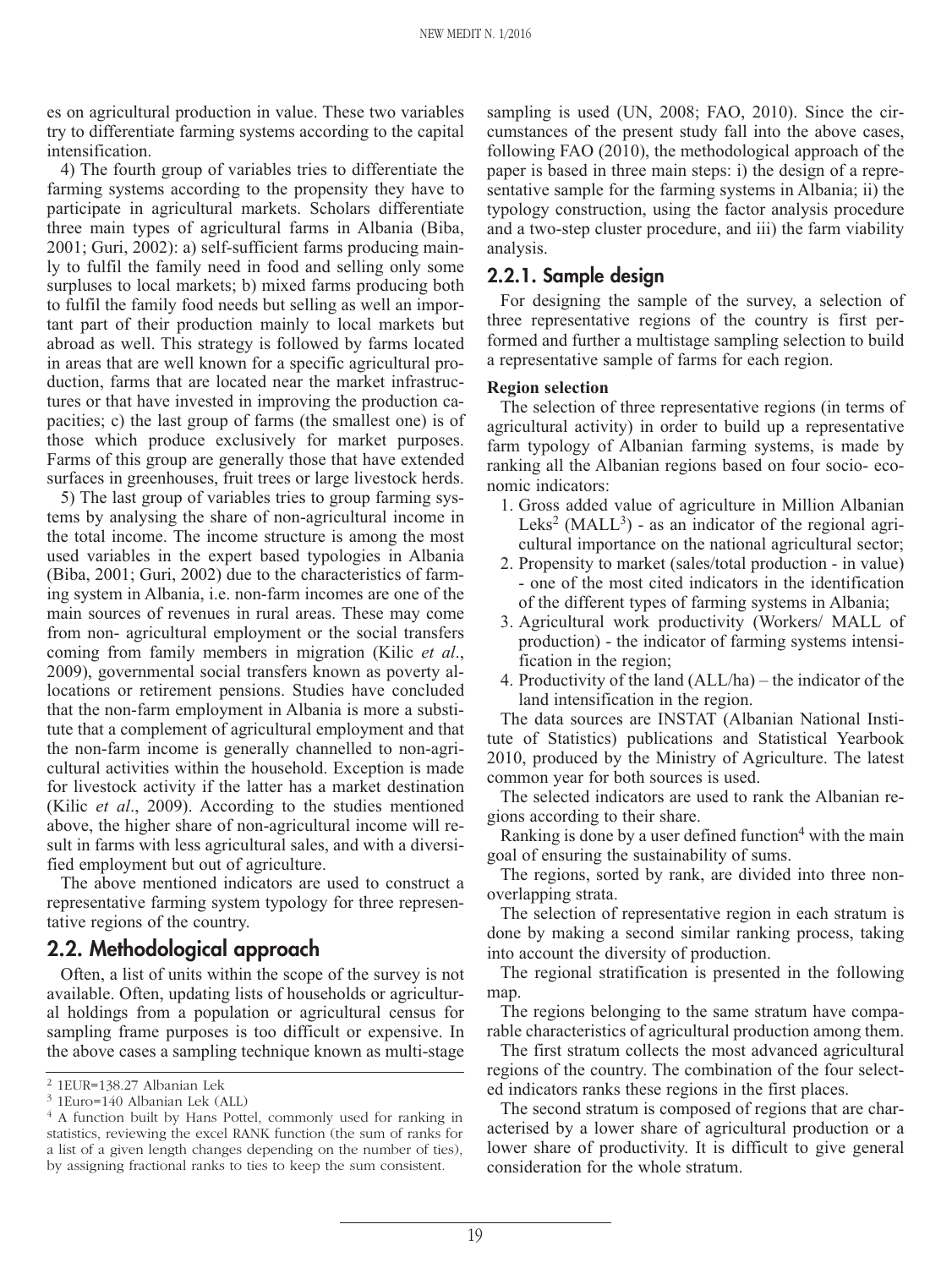

The third stratum is mainly composed of mountainous regions, more rural but less performing in agriculture. In this group the livestock production is important, but their products have difficulties to reach the main agricultural markets of the country.

To assure a better representativeness of the country and farming systems one region for each stratum is selected. The main rationale behind is not only to select representative regions at the country level, but to have as well the best possible representation of agricultural systems in each group of regions.

To select the region within the stratum another similar ranking process inside each stratum is applied, using farming system diversification indicators: crop pattern (arable crop, perennial crops and livestock production in MALL). The selected region for each stratum is the region whose rank is closer to the average rank of its stratum.

The selected regions are: Elbasan among the most agricultural advanced regions, Berat among the middle regions, and Lezha among the agricultural less advanced regions.

#### **Farm selection**

To select the farmers in each region, a multistage sampling method is applied having as the main variable 'the surface' (Area Sampling Frame methodology). This methodology is widely used in agricultural surveys in Albania.

In this case we have selected a subsample of a large master sample.

The number of the selected segments for each selected region is 30 for Berat, 56 for Elbasan, and 30 for the Lezha Region, respectively. The Table below shows the number of farms selected for interviews and the response rate for each region.

| Table 2 - Region sample.      |                |               |  |  |  |  |
|-------------------------------|----------------|---------------|--|--|--|--|
| Region                        | Farms selected | Response rate |  |  |  |  |
| <b>B</b> erat                 | 276            | 98.1%         |  |  |  |  |
| Elbasan                       | 505            | 98.4%         |  |  |  |  |
| Lezhë                         | 255            | 99.6%         |  |  |  |  |
| Total                         | 1036           | 98.6%         |  |  |  |  |
| Source: Author's elaboration. |                |               |  |  |  |  |

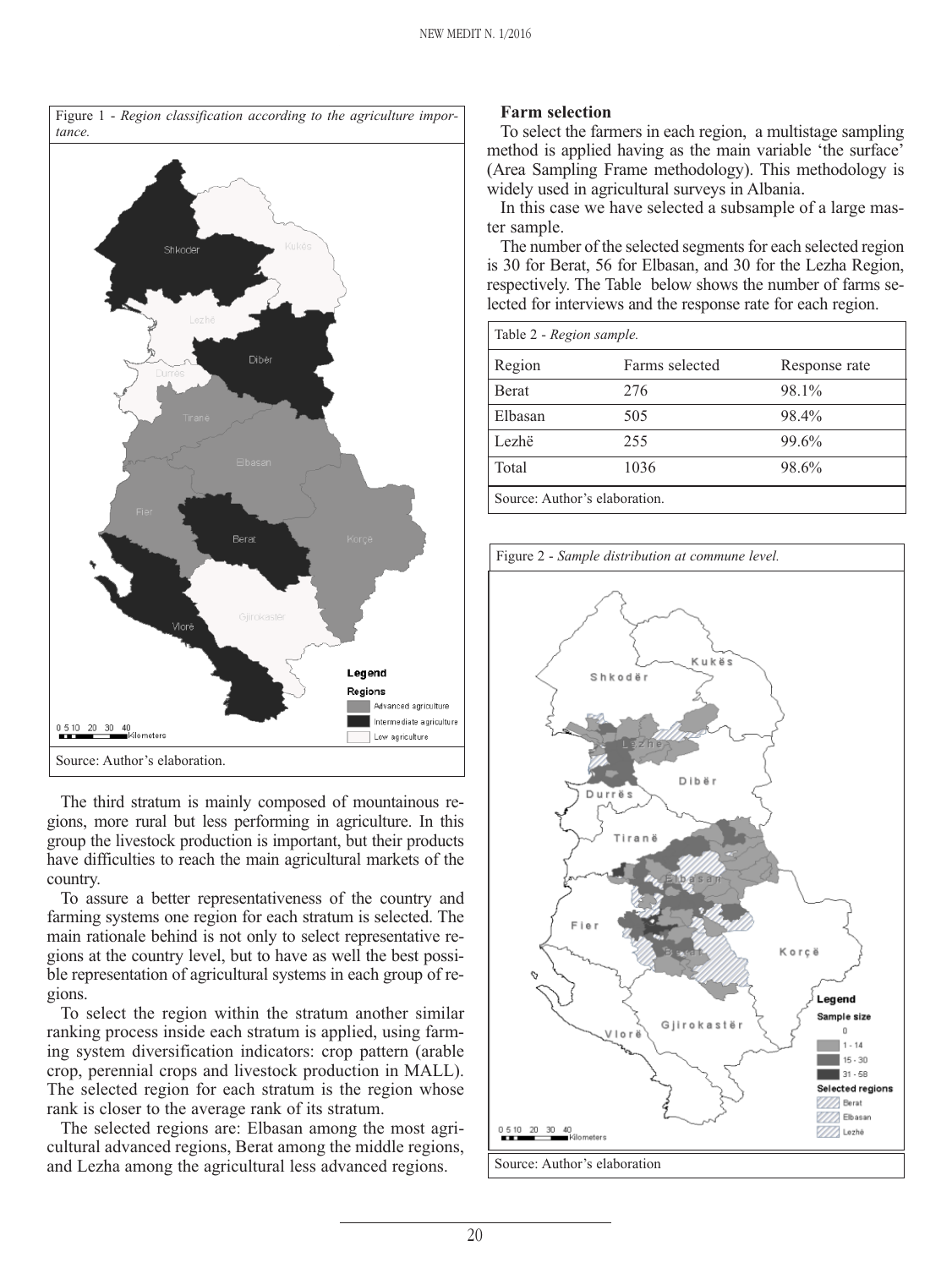The difference between the selected farms and the completed questionnaires reflects the number of non-responses, or farms without activity at interview time.

The map (Figure 2) shows the questionnaire distribution at commune level.

#### **2.2.2. Typology construction**

From eleven variables defined in section II, those that after data processing do not show sufficient variability are excluded (i.e. rented land, agricultural capital, and hired workforce)

The final variables retained to construct the typology of farming systems are the following: 1) Farm structure: a) Total farm area, b) Cultivated area/total area; 2) Agricultural crops: a) Share of livestock production, b) Structure of the agricultural production including: b1) arable crops; b2) Vegetables and potatoes; b3) fruit trees; 3) Intensification ssufficient to apply the Factor Analysis. Bartlett's test of Sphericity, statistically significant at  $p<0.01$  level, shows the independence of variables.

b) The factors resulting from the principal component analysis (PCA) are used in the two-step clustering analysis method.

This method uses the similarity matrix to create a dendrogram in order to depict the relationships among the different households. The dendrogram is a two-dimensional diagram illustrating the way partitioning was done with the clustering procedure at each level. The technique starts with each cluster comprising exactly one household and combines the nearest clusters until there is only one cluster left, consisting of all of the households in the sample (Babu and Sanyal, 2009). The algorithm used in this analysis was Ward's (1963) method with squared Euclidean distance measure of proximity (Xu and Wunsch, 2009).

trategies: a) Total expenses/value of agricultural production, b) AWU/value of agricultural production (1 AWU=1800 working hours  $= 225$  days of work<sup>5</sup>); 4) Agricultural farms propensity to market: Share of agricultural sales value over the value of total agricultural production; and 5) Share of non-agricultural income.



Farm typology construction has gone through three main steps: a) Factor Analysis- to analyse the nature of interrelationships among variables by defining a set of common underlying dimensions; b) hierarchical clustering to define the most appropriate number of clusters, and c) non-hierarchical cluster to define the clusters of the sample and the characteristics of each type (Köbrich *et al*., 2003; Bidogeza *et al*., 2007).

a) Kaiser-Meyer-Olkim (KMO) measure of sampling adequacy, (Kaiser, 1970) and Bartlett's test of Sphericity are used to test the validity of the data and selecting variables for Factor Analysis.

The Kaiser-Meyer-Olkim measure of sampling adequacy is greater than 0.5, the correlation among the variables is

6 For administrative reasons, the Albanian Government has fixed the level of the minimum wage. In 2014, the minimum monthly wage amounts to 22 000 ALL (EUR 156.6) (DPT, 2014).

<sup>7</sup> According to the Institute of Statistics of Albania (INSTAT), an inhabitant is in extreme poverty conditions if his monthly income doesn't exceed the value of 4 037 ALL (EUR 28.7) and is in complete poverty conditions if his monthly income doesn't exceed the amount of 4 891 ALL (EUR 34.8) (INSTAT, 2014c).

The final result is taken by cutting the dendrogram on the level 5 (Figure **3**) of the linkage distance which is the lowest cut giving a reasonable number of clusters. In this case the cluster number is 6 (as shown in the figure). The cluster selection is also supported by the Anova test (High F-values and p<0.01 for each variable).

#### **2.2.3. Farm viability analysis**

The analysis of farming system types is organised into two parts.

The economic performance of each farm type is evaluated by calculating their i) viability and ii) farm productivity.

The calculation of farm type viability is made by using the Reproduction Threshold (RT) that is a benchmark for assessing the economic viability of different farming or production systems (Gomez y Paloma *et al.*, 2012). For the purpose of the present study, two indicators are used to assess the viability of farming systems:

the minimum wage approach is the comparison of the Farm Net Income (FNI) per Work Unit (WU) with the minimum wage $^6$  for 2014 (DPT, 2014). The second indicator is the comparison of FNI/HM(household member) with the poverty line<sup>7</sup> (INSTAT, 2014c). The same level of minimum wage and poverty line indicators is applied for the w-

<sup>5</sup> EUROSTAT definition of AWU (http://epp.eurostat.ec.europa. eu/statistics\_explained/index.php/Glossary:Annual\_work\_unit\_(A WU))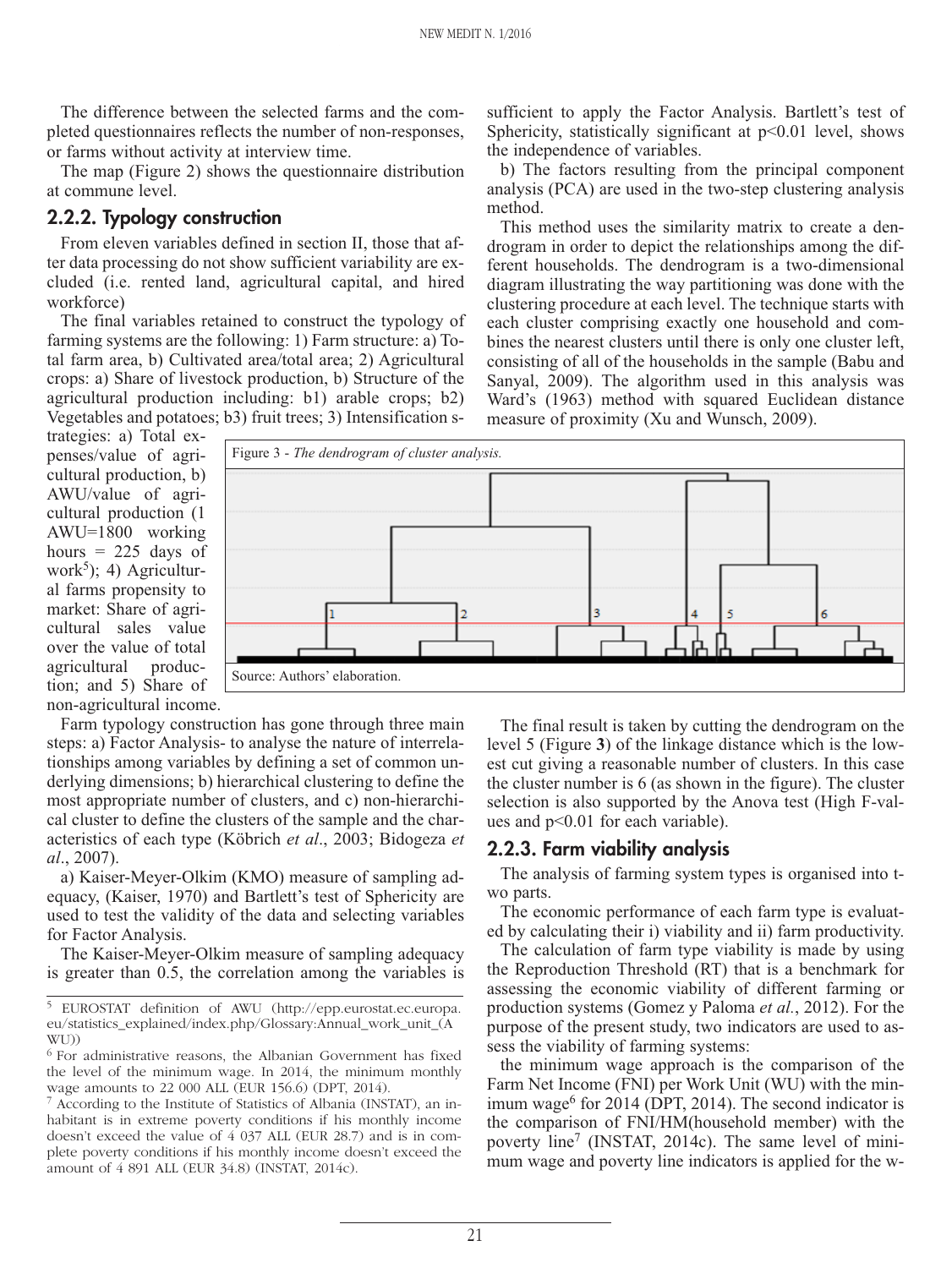|                           |                                 | Table 3 - The indicators of farm household viability used in our analysis. |          |                                                                         |  |  |
|---------------------------|---------------------------------|----------------------------------------------------------------------------|----------|-------------------------------------------------------------------------|--|--|
|                           | Indicator                       |                                                                            | Value    | <b>Note</b>                                                             |  |  |
|                           | Minimum Wage                    | <b>FNI</b>                                                                 | >1       | The work in agriculture is paid<br>more than the minimum wage<br>(MW)   |  |  |
|                           |                                 | $WU\times12\times MW$                                                      | $=1$     | The Work in Agriculture is paid<br>as much as the minimum wage<br>(MW)  |  |  |
| Reproduction<br>Threshold |                                 |                                                                            | $\leq$ 1 | The work in agriculture is paid<br>less than the minimum wage           |  |  |
|                           | Poverty line<br>Extreme poverty |                                                                            | >1       | The members of the family live<br>above the extreme poverty line        |  |  |
|                           |                                 | <b>FNI</b><br>$HM \times 12 \times 4037$ ALL                               | $=1$     | The members of the family live<br>on the extreme poverty line           |  |  |
|                           |                                 |                                                                            | <1       | The family members live below<br>the extreme poverty line               |  |  |
|                           | Poverty line                    | <b>FNI</b>                                                                 | >1       | The members of the family live<br>the complete poverty<br>above<br>line |  |  |
|                           | Complete poverty                | HM×12×4891ALL                                                              | $=1$     | The members of the family live<br>on the complete poverty line          |  |  |
|                           |                                 |                                                                            | <1       | The family members live below<br>the complete poverty line              |  |  |
|                           |                                 | Source: Author's adaptation from Gomez y Paloma et al. (2012).             |          |                                                                         |  |  |

hole sample. The following table shows the utilisation of these two indicators.

The analysis (see Table ) is performed on a farm type, and the discussion of results is done on farm type level as well as on a comparison of results among different farms types of the region.

The importance of non-farm incomes in Albanian rural areas makes it necessary to perform the analysis not only for the FNI but as well as for the Total Household Income (THI). The THI is calculated:

$$
THI = \frac{FNI}{HM \times 12} + \sum_{h} w_h + \sum_{j} Rp_j + \sum_{i} P p_i + \sum_{n} R_n
$$

Where:  $\frac{FNI}{FNI}$  is the monthly income for each hou *HM × 12*

sehold family member,  $w<sub>h</sub>$  is the monthly wage(s) of the household family members, *Rpj* is the monthly amount retirement pension(s) of the household family members, *Ppi* is the monthly amount of poverty payments and *Rn* are the remittances or other incomes, expressed in monthly level.

The second step of farm type economic performance is to analyse the farm type productivity. Productivity indicators

of work  $\left(\frac{FNI}{WU}\right)$  and land  $\left(\frac{FNI}{UAA}\right)$  are

calculated for each farm type. A comparison of these indicators will offer explanation about the farm types that better perform in terms of work, land and capital.

The analysis will conclude with a ranking of farm types in terms of economic performance in each region (FAO, 1999; Gomez y Paloma *et al*., 2006; Gomez y Paloma *et al*., 2012).

# **3. Results and discussion**

Table 4 shows the values of each variable for the six groups of farms created after the cluster analysis. The farm type average indicators represent an overview of the farm type strategies.

Cluster 1 is the group 'Poly-culture mainly for the market' (12.81% of the sample). This group is characterized by the highest share of sales (64% of the total production value) as well as a diversified agricultural production. Agriculture income is the main source of incomes in the household (8.28% of non-agricultural income) and the production expenses are a-

mong the lowest showing a strategy of little use of mechanisation having a higher share of workforce. The farm structure is characterised by relatively larger surfaces (1.35 ha) but little possibility to use irrigation (only 20% of the total land). The agriculture mix is dominated by crops (77% of the total production). The distribution between the cropping activities is in favour of fruit trees production, but with important shares of other crops like arable crops (31%) and vegetables (nearly 20%).

The second cluster has been named 'Leisure farms' (11.05% of the sample). In this group of farms most of the income comes from non-agricultural activities (nearly 70% of total income). Farms of this group are the smallest in our sample  $(0.7 \text{ ha})$  and have higher share of crop production compared with the livestock. The crops cultivated are generally those that don't need limited know-how (arable crops 74.4%) with little share of fruit trees (less than 5%). The rest of UAA is cultivated with vegetables and potatoes. Almost the total arable surface is cultivated (97%) employing the highest quantity of working force (nearly 7 AWU/Million ALL). These figures allow us to conclude that the farming systems of this group are small and extensive.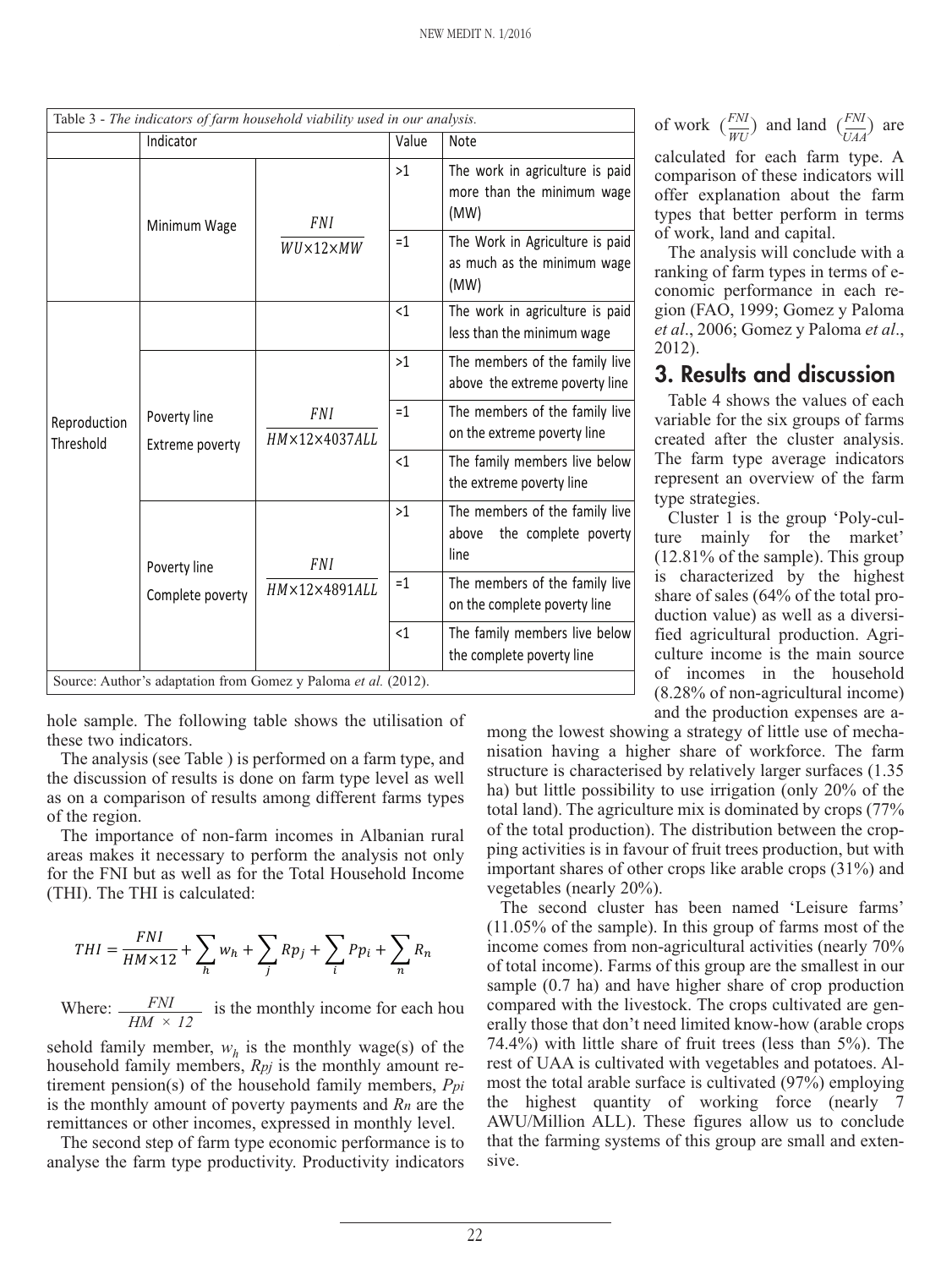| Table 4 - The result of cluster analysis for the whole sample. |                                               |                             |                             |                             |                             |                             |                             |             |         |
|----------------------------------------------------------------|-----------------------------------------------|-----------------------------|-----------------------------|-----------------------------|-----------------------------|-----------------------------|-----------------------------|-------------|---------|
|                                                                |                                               | Cluster<br>1 (131<br>farms) | Cluster<br>2 (113<br>farms) | Cluster<br>3 (151<br>farms) | Cluster<br>4 (104<br>farms) | Cluster<br>5 (234<br>farms) | Cluster<br>6 (289<br>farms) | F-<br>Value | P-Value |
| $\mathbf{1}$                                                   | Sales/ production                             | 64.07                       | 29.32                       | 50.34                       | 63.89                       | 44.21                       | 37.63                       | 48.13       | 0.000   |
| $\overline{2}$                                                 | Irrigated/Total UAA                           | 20.91                       | 90.93                       | 11.19                       | 15.21                       | 10.37                       | 75.46                       | 573.33      | 0.000   |
| $\overline{3}$                                                 | Livestock production/ total<br>production     | 22.01                       | 35.26                       | 32.18                       | 9.00                        | 36.67                       | 41.42                       | 43.92       | 0.000   |
| $\overline{4}$                                                 | Arable crops/agricultural<br>production       | 30.70                       | 74.40                       | 87.73                       | 18.14                       | 82.24                       | 78.67                       | 318.08      | 0.000   |
| 5                                                              | Fruit trees/ agricultural production<br>value | 54.75                       | 4.14                        | 5.93                        | 76.77                       | 8.96                        | 4.82                        | 587.10      | 0.000   |
| 6                                                              | Expenses/ total production                    | 0.36                        | 0.40                        | 0.48                        | 0.42                        | 0.36                        | 0.26                        | 16.34       | 0.000   |
| $\overline{7}$                                                 | Cultivated area/Arable area                   | 90.62                       | 96.95                       | 92.86                       | 91.94                       | 93.49                       | 98.59                       | 7.31        | 0.000   |
| 8                                                              | Arable area (ha)                              | 1.35                        | 0.689                       | 1.374                       | 1.067                       | 1.431                       | 0.899                       | 31.90       | 0.000   |
| 9                                                              | AWU/000 ALL production value                  | 0.0046                      | 0.0069                      | 0.0038                      | 0.0055                      | 0.0042                      | 0.0046                      | 4.81        | 0.000   |
| 10                                                             | Off-farm income /Total Income                 | 8.28                        | 69.19                       | 67.57                       | 70.80                       | 4.69                        | 6.13                        | 822.18      | 0.000   |
|                                                                | Source: Author's adaptation.                  |                             |                             |                             |                             |                             |                             |             |         |

shows the characteristics of self-sufficient farms with less participation in the market compared with the previous group. The majority of production satisfies the household needs of food. The non-agricultural income is not important (less than 5%). The farms of this group spend relatively less to produce, meaning that the main strategy is not intensification. The average quantity of working force reinforces the idea that this group of farms is trapped in agriculture with little possibilities of diversifica-

The third cluster is called 'Arable crops type' (14.77%). In this group the arable crop production is dominant (nearly 90% of the total crop production). The other types of crop productions (fruit trees or vegetables) are cultivated only for self-consumption. The share of sales remains important and the household have a strong support from nonagricultural activities. Only 11% of the arable land is irrigated. There is a clear competition on the working force between the agricultural activities and other activities. The farms of this group use only 3.8 AWU/Million ALL of agricultural production that is the lower quantity of work used among all the types identified. On the other hand the farms of this group use the higher share of agricultural machinery and other expenses. The limited working forces and the reduced possibilities to irrigate, lead the farmers to follow a strategy to intensify the agricultural production by increasing the use of mechanisation. The production use is divided between the self-consumption and market trying to produce not only food for the family but also products that can be sold in markets without important transaction costs (not direct sales).

The fourth cluster is clearly 'Fruit trees' group (10.17% of the sample). In fruit trees type, all types of fruit trees are calculated (pome fruits, stone fruits, nuts, sub-tropical fruits, citrus, olive and vines).

The farms of this group have a clear specialisation in fruit trees production (77% of the crop production) and are market directed (64% of the production is sold). This clear specialization is not enough to fulfil the family needs. The farms of this group have higher level of non-agricultural (70.8%) income among all the groups. The irrigated surface is limited and the expenses for agricultural production are among the highest of the sample (0.48). The livestock productions as well as the arable crops are produced only for self-consumption.

The fifth cluster -'Self-sufficient'- (22.89%) of farms

tion, higher surface of land (due to a bigger family) and low possibilities to intensify (lack of investments, agricultural infrastructure (only 10% of the land is irrigated) or both reasons.

The last groups farms is specialised in 'Livestock' production (28.27% of the sample). This farm type is characterised by a lower quantity of sales (one third of the total production) but has an important share of livestock activity. It seems that this strategy is due to limited arable land (on average less than one hectare/ farm) and in reduced possibilities to be employed in a non-agricultural sector. The share of cultivated land (99% of total land) shows the ne-

cessity of extra land surfaces for the farms of this group. The crop production of this group is characterised by a limited use of mechanics or other agricultural expenses and not an excessively use of working force.

Figure 4 shows the farm type distribution among the three considered regions.

The average information of each farm type presented in Table 4 is used to perform the farm viability analysis of the chapter III.1

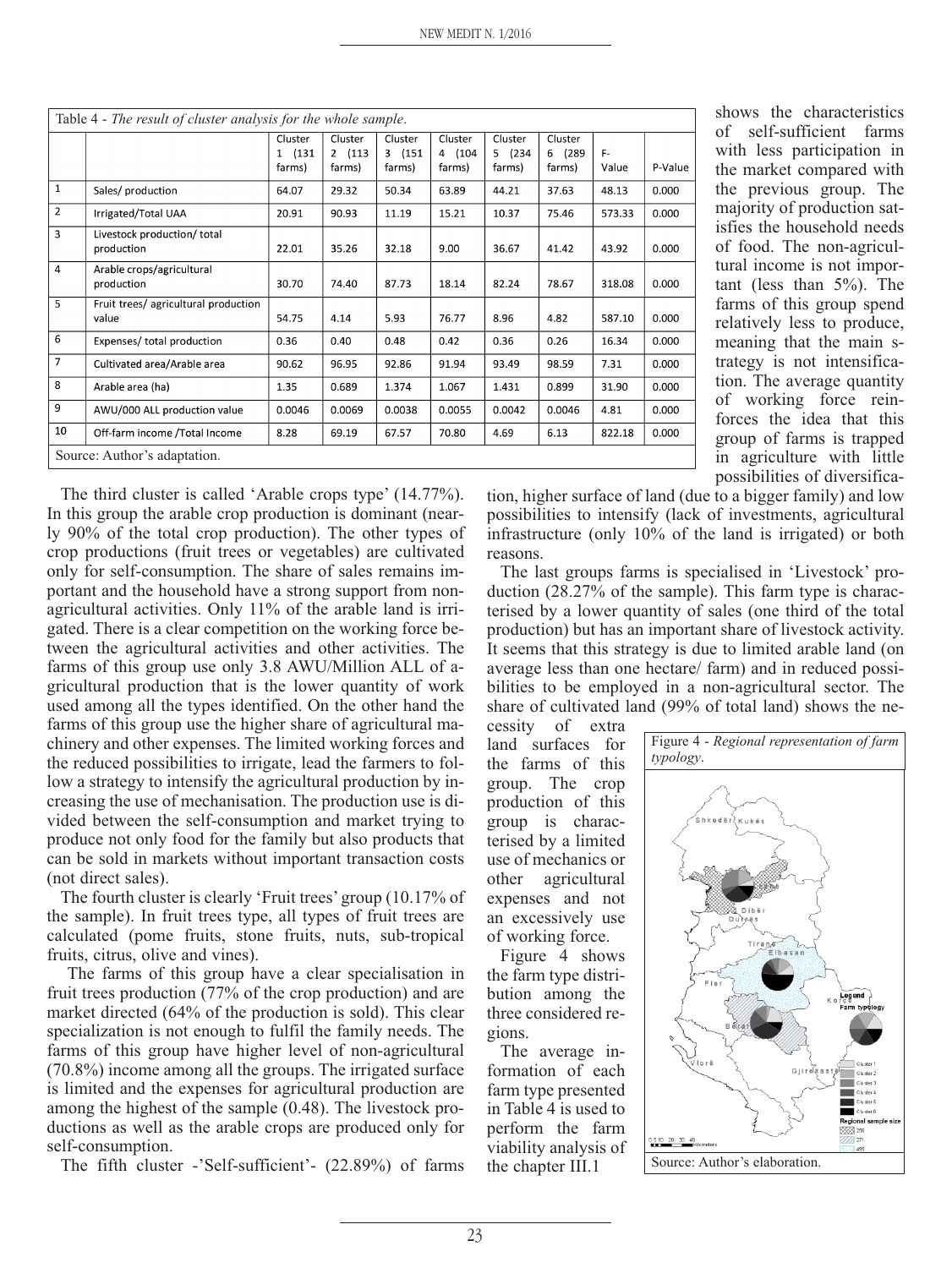#### **3.1. Farm viability analysis**

Agriculture has the lowest average monthly salary among the Albanian economic sectors. Figure **5** presents the average monthly salary for the main economic sectors according to INSTAT (2014d) and our calculation (based on our data collection) for agriculture<sup>8</sup>. The figures 'clearly show that agriculture remunerates the work from three to five times less if compared with the other economic activities in the country. Attention should be paid to analysing these figures due to the differences that exist between the methodological approaches of monthly wage calculation applied by the authors in this paper and the approach applied by the Albanian Institute of Statistics (INSTAT). Nevertheless, the figures illustrate a widely accepted conclusion concerning the important differences in remuneration between agriculture and the other economic sectors (Kilic *et al*., 2009). This is due to the limited agricultural worker efficiency resulting from obsolete techniques, fragmented and small scale production, limited use of fertilisers etc., but also from the abundant work supply in the rural areas comparing with the limited demand.



Workers in agriculture are paid less compared with other economic sectors, also due to an excessive labour offer in rural areas.

The above mentioned reasons lead us to the conclusion that the massive $9$  rural migration that took place in the country during the '90 of the last century is not ended yet and can be repeated again. Probably the rural migration shall not have the same features (i.e. well defined origin and destination places and large shares of populations moved in short periods of time (Guri *et al*., 2014)), but will continuously feed Albanian urban areas with new labour force. The vision of the Albanian policy makers can transform this new labour force in strength or in a burden for the Albanian economy.

The work remuneration differs a lot among farm types (Figure **6**). According to our calculations, the 'Livestock specialisation' workers have the highest remuneration for their work and the 'Leisure farms' the lowest. The relatively higher price of livestock production can explain the difference of work remuneration compared with the other groups. The second best remunerated workers work on 'Poly-culture mainly for market' farm type. In this farm type, the main source of income comes from the marketed products, increasing considerably net farm income by worker. 'Leisure farms' is characterised by cultivation of low added value crops (mainly cereals and fodder crops) and an important number of agricultural workers per farm.



The differences of work productivity among the farms type can be a proxy of the most resilient farm types within the sample. In general, the farm types that have lower work productivity have higher chances to disappear. The work force is willing to look for an employment that will repay better their work. 'Leisure farms', 'Arable crops' and 'Fruit trees' seem to fall in this category of farms but the analysis should be done separately for each of them.

'Leisure farms' are characterised by small land surfaces generally cultivating low added value products mainly by elder members of the family. The main income of the farm comes from the non-agricultural activities, (e.g. retirement payment, remittances etc.) and agriculture seems not to be the main economic activity. Nevertheless, these farms may not disappear in the short term. The elder family members will still live there and will keep a marginal agricultural activity for their own needs. According to Guri *et al*. (2014), many families still keep their agricultural activity even when they do not physically live in the region in order to protect their property from a possible usurpation or claims by other farmers. This strategy of land insecurity reduction may lead to a marginal agricultural activity even in the future. On the other hand, 'Farm trees' limited repayment of work force may be linked with the investment structure of these farms. The main fruit trees plantations have been done during the last 10 years due

<sup>8</sup> The Albanian Institute of Statistics (INSTAT) calculates the average monthly salary for all the economic activities with the exception of agriculture.

<sup>9</sup> According to FAO figures(2014) the share of Albanian rural population dropped from 63.56% in 1990 to 43.4% in 2014.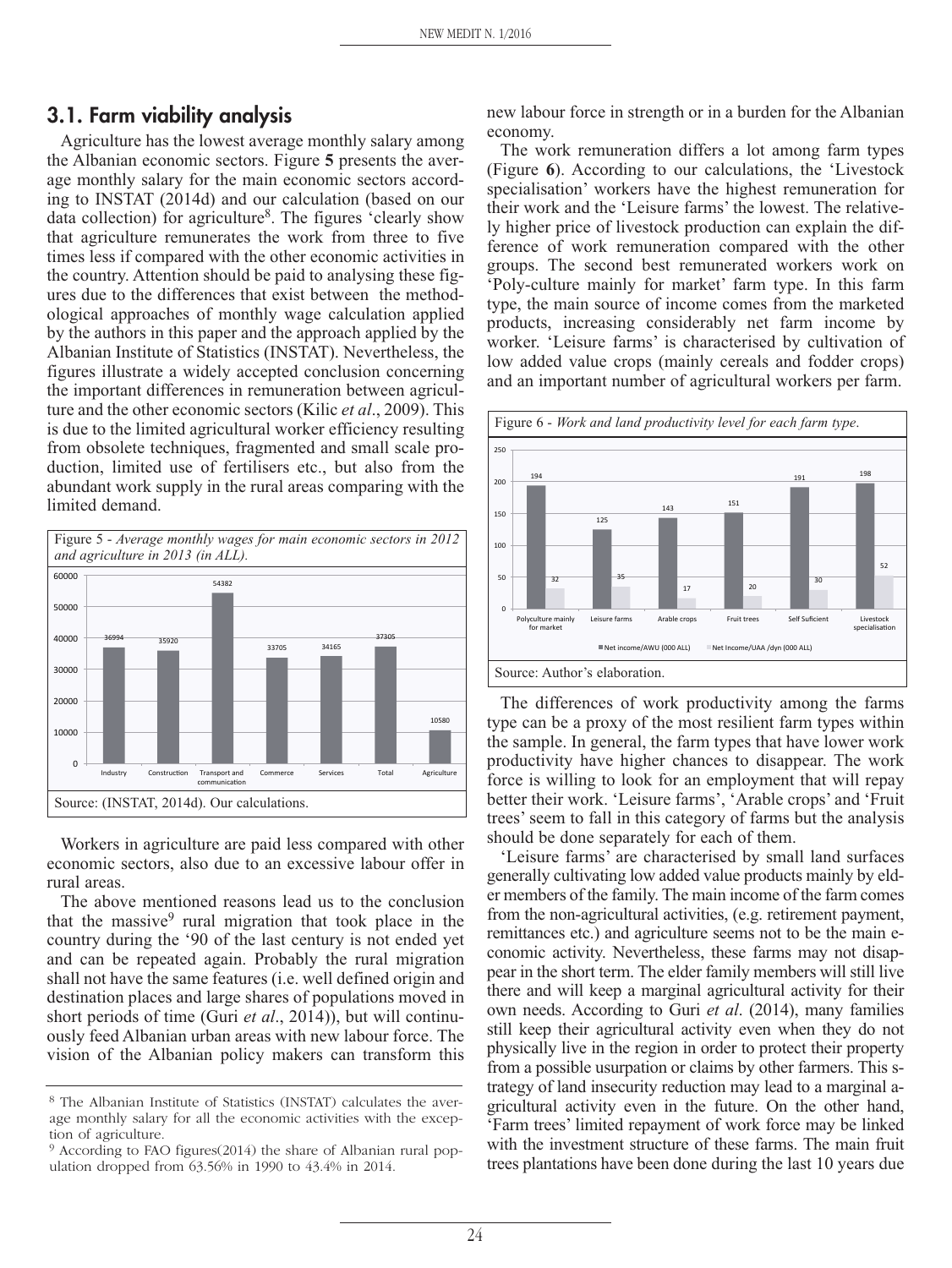as well to important public support policy instruments. Many of these plantations (e.g. olive trees) are not yet fully in the production phase; thus, the economic results are affected by this structural situation. The fact that the farmers have planted fruit trees means that they do not plan to leave the rural areas, and will keep the agricultural activity even in the future.

The third farm type 'Arable crop' is maybe willing to abandon agriculture for other non-agricultural activities. The lower quantity of work spent in agriculture  $(3.8)$ AWU/Million ALL), the important non-agricultural revenues (2.3 times more than agricultural incomes) and the strategy based on annual crops (90% of the agricultural output) show their strategy to leave agriculture.

The land productivity figures are quite the same for three farm types ('Poly-culture mainly for market', 'Leisure farms', 'Self-sufficient') (or 46% of the total farms) and slightly different for the 'Livestock specialisation', 'Arable crops', and 'Fruit trees'. 'Livestock specialisation' remunerates the land with the higher value, mainly for the same reasons as presented above. It is worth explaining the lower value of the land remuneration for the 'Arable crops' and 'Fruit trees' farm types. The agricultural production in 'Arable crops' farm type is characterised by crops with lower added value (mainly cereals). This explains the extremely low level of income for the unit of surface. The low net farm income by hectare of the 'Fruit trees' farms type reflects the investment structure features explained above.

The analysis in terms of land productivity supports the conclusions made in work force productivity. Among the six farm types of the sample, the 'Poly-culture mainly for market', 'Self-sufficient' and 'Livestock specialisation' seem to be the most economically viable. The 'Fruit trees' farm type seems to improve its economic viability in the future whereas 'Leisure farms' and 'Arable crops' are the least viable. Their household future is no longer in the agricultural sector.

The graph below (Fig. 7) shows that the agricultural sector is not able to remunerate the work even at the minimal official wage in Albania. None of the farms types can reach the minimum wage threshold, and for some of them (leisure



farms, and arable crops) a worker in agriculture is paid only with half of the minimum wage level. Among the six farm types three of them (i.e. 'Poly-culture mainly for market', 'Self-Sufficient' and 'Livestock specialisation') repay the work in comparable level with minimal official wage in Albania. As discussed above this situation has led to the conclusion that the rural areas still remain a pool of labour force employed in agriculture due the lack of other alternative employment possibilities. This important gap between the wage in rural and urban area will be the main incentive for rural population to keep moving from rural to urban areas.

Following the above analysis, 'Arable crops' seem to be the most indicated farm type to disappear in the future. This farm type is more present in the Lezha Region (nearly 1 out of three farms is clustered in this type) and less present in the other regions (14.7% in Berat and 7.7% in Elbasan, respectively) (see Figure **4**). The region of Lezha (especially the mountain area) has suffered from an important rural migration during the last twenty-five years (1990-2014) (Guri *et al*., 2014). The regions of Berat and Elbasan seem to be less affected in the future by the reduction of farms belonging to this farm type. For both regions the most affected areas are the mountainous ones where the share of this farming system is much higher.

The work remuneration is not the only issue in the rural areas. The analysis of the monetary poverty level shows that the agriculture sector does not provide enough income for the farm household to offer a good level of living. The information in Figure **8** shows that an important feature of the Albanian agriculture is the complementarity between the agricultural and non-agricultural activities (THI). This complementarity makes it possible to reach a minimal level of life that is at least two times higher compared with the extreme poverty threshold level and slightly 1.5 times (1.65) higher compared with the complete poverty threshold level. The agricultural farmers in the country are (in average) less paid than in other sectors but above the extreme and complete poverty level. The poverty analysis shows one more time the limited capacity of agricultural sector to provide a decent level of living for the farmer and his household members. Figure **8** shows that the agricultural incomes of three farm types out of six identified in the survey, do not reach the extreme poverty threshold for each household members (i.e. 'Leisure farms', 'Arable crops', 'Fruit trees'). These farm types cannot be viable without an extra agricultural activity. On the other hand the agricultural less viable farm types are among the richest one if we take into account the non-agricultural income (total household incomes (THI)). The agricultural based households (i.e. 'Poly-culture mainly for market', 'Self-sufficient', and 'Livestock specialisation') provide the lowest total household income (THI) for each family member among the six farm types.

Among the farm types, the 'Self-Sufficient' one provides less total income for each household member. This farm type considered among the most productive one in terms of work and land repayment can offer to each household mem-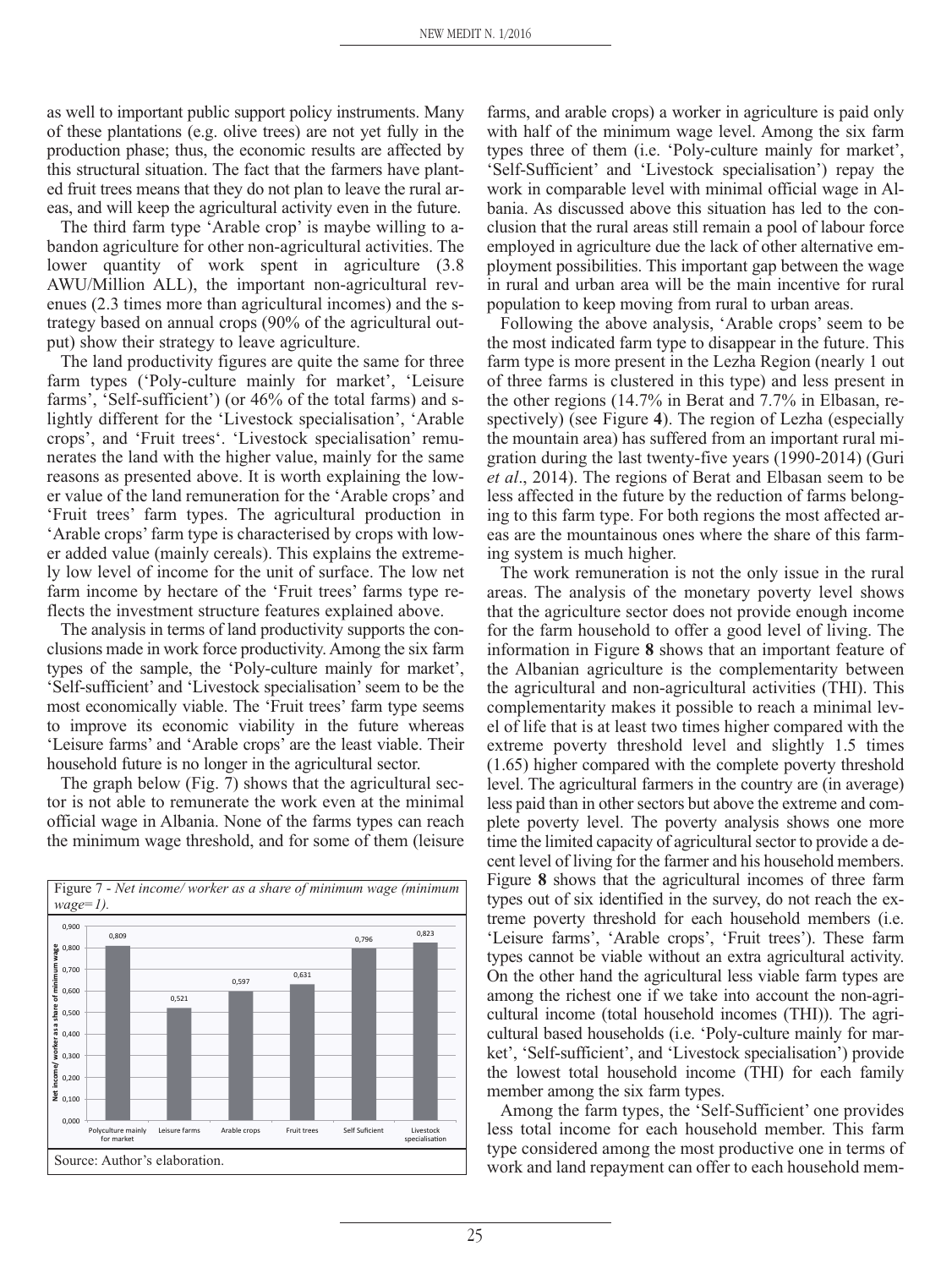



ber only the double of extreme poverty threshold level, or slightly more than 1.5 times the complete poverty threshold level. It is very difficult for the agricultural sector to solely provide a decent level of living to the whole rural population. Some households should absolutely have other extra agriculture incomes (emigration remittances, construction, commerce, etc.) in order to bypass the extreme poverty line.

The recent studies (INSTAT, 2013) show that the household in the rural areas resist better to external shocks. For many households, the agriculture may not be the main income source but still remains an important food and income complementary sector for the household. According to IN-STAT (2013) during the period 2008-2012 (global economic crisis) the poverty decreased (-11.8% compared with the previous period 2005-2008) in the rural areas (following the same trend as verified for the periods 2002-2005 and 2005-2008) whereas during the same period the poverty increased in the urban areas (36.5% of new families are classified as poor in 2008-2012 compared with 2005-2008).The comparison of these data with the conclusion of our study shows that working in agriculture is less profitable but living in rural areas improves the resilience (as defined by (Heijman *et al*., 2007) against external shocks and reduces the

fluctuation in the household welfare. These conclusions are in line with the research done recently on rural migration (Guri *et al*., 2014) where agricultural productions (in kind or incomes derived) are used by the family in urban areas at least during the first years after settling in the urban areas.

#### **5. Conclusions**

The agricultural sector in Albania is still penalized by some structural features (small scale of production, limited use of inputs, etc.) that are reflected in the limited productivity of land and work in the rural areas.

The analysis of farming systems in three representative regions of the country shows that the main farm types existing in the country are the following: 'Poly-culture mainly for market', 'Leisure farms', 'Arable crops', 'Fruit trees', 'Self-Sufficient' and 'Livestock specialisation'.

The rural migration to urban areas will be an accompanying phenomenon of Albania in the future. Its size will depend mainly on the capacity of urban area to absorb new population coming from the rural areas. 'Arable crops' is the farm type household with a higher probability to migrate in the future. This farm type is characterised by the important share of non-agricultural incomes and the limited productivity of AWU. Other farm types that have similar characteristics (i.e. leisure farms and fruit trees) have a higher resistance to migration due to their workforce age or investment structure.

The migration factor, even though it can be viewed as an increase of labour force in urban areas, cannot be considered advantageous in Albanian case where the main problem is the high rate of unemployment in the urban areas (nearly 17% for the first six months of 2014). Migration is associated with costs (rent or taxes) that can be covered only by the provision of a stable job and relatively high wages. On the other hand, migration associated with the phenomenon of "holding hostage" agricultural land for fear of "occupation" can be converted into a double penalty for economic development of migrant families and agricultural development of the area and the country as a whole. Therefore, the government should intervene with incentives to motivate farmers to intensify agricultural activities, and also should strengthen the legislation of the property and its strict implementation in order to make room for optimum utilization of agricultural land.

The income structure of all farm types is based on a combination of the agricultural and non-agricultural incomes. Without this combination almost 31% of the farms surveyed cultivating 34% of the agricultural areas can hardly reach the extreme poverty income threshold level for their household members. The most productive farms types (land and AUW productivity) have a lower level of total income by household members and the less productive ones have a higher total income level by household members due to an important share of non-agricultural income. The average total incomes by household member overpass significantly the extreme poverty and complete poverty threshold. These conclusions are in line with the studies done recently by the Al-